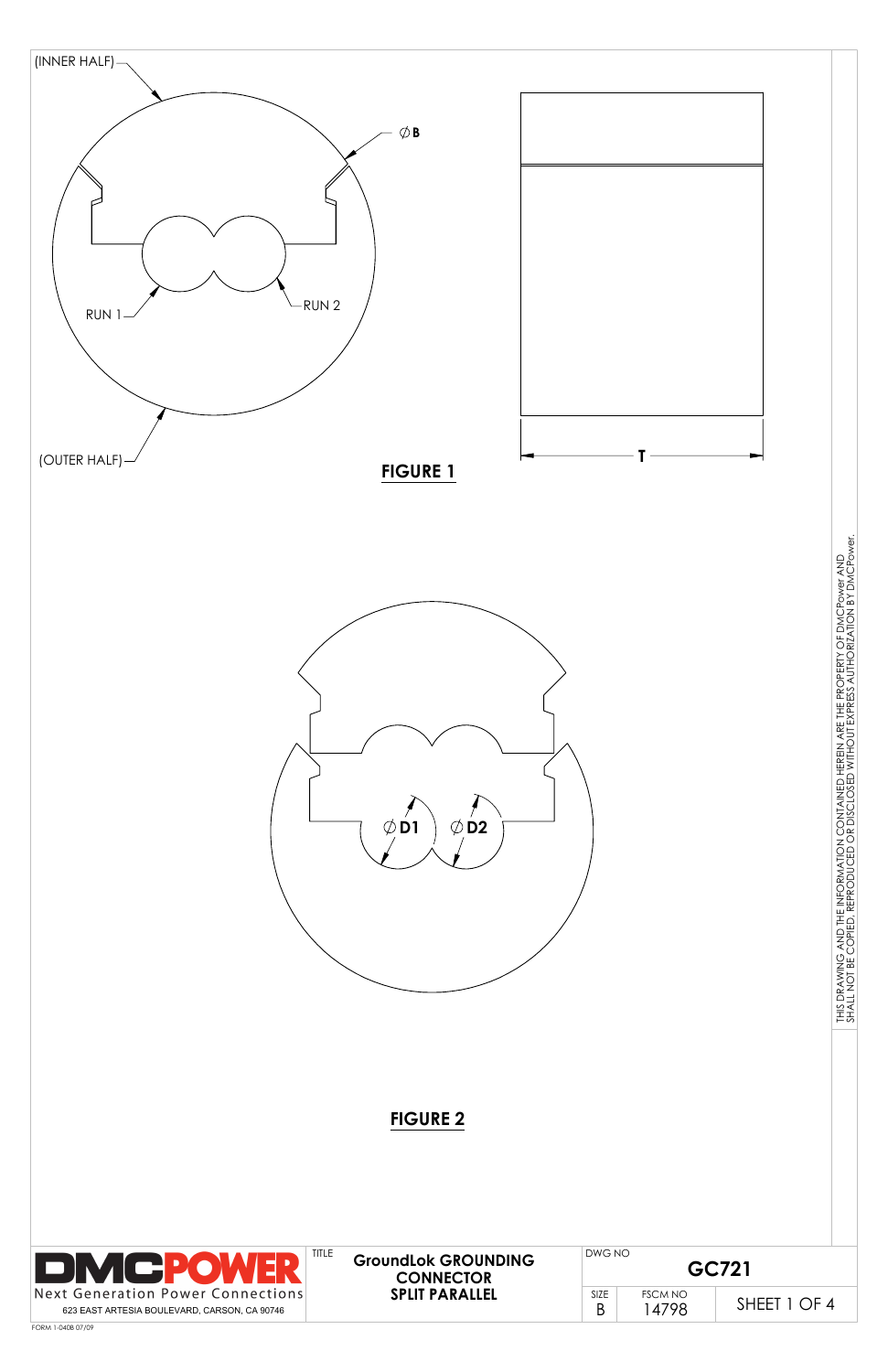| <b>TABLE: AVAILABLE OPTIONS</b> |      |  |  |  |
|---------------------------------|------|--|--|--|
|                                 | ØΒ   |  |  |  |
| <b>ASSEMBLY</b>                 |      |  |  |  |
| GC721B06G-06G                   |      |  |  |  |
| GC721B04G-06G                   | 1.25 |  |  |  |
| GC721B04G-04G                   |      |  |  |  |
| GC721B04G-002                   |      |  |  |  |
| GC721B04G-004                   |      |  |  |  |
| GC721B02G-02G                   |      |  |  |  |
| GC721B02G-004                   | 1.50 |  |  |  |
| GC721B02G-002                   |      |  |  |  |
| GC721B06G-002                   |      |  |  |  |
| GC721B06G-004                   |      |  |  |  |
| GC721B002-002                   |      |  |  |  |
| GC721B002-003                   |      |  |  |  |
| GC721B002-004                   | 2.00 |  |  |  |
| GC721B002-562                   |      |  |  |  |
| GC721B002-625                   |      |  |  |  |
| GC721B002-682                   | 2.25 |  |  |  |
| GC721B002-050                   |      |  |  |  |
| GC721B002-100                   | 2.75 |  |  |  |
| GC721B003-003                   |      |  |  |  |
| GC721B003-004                   |      |  |  |  |
| GC721B003-025                   |      |  |  |  |
| GC721B004-004                   | 2.00 |  |  |  |
| GC721B004-025                   |      |  |  |  |
| GC721B004-500                   |      |  |  |  |
| GC721B004-562                   |      |  |  |  |
| GC721B004-030                   |      |  |  |  |
| GC721B004-625                   |      |  |  |  |
| GC721B004-050                   | 2.25 |  |  |  |
| GC721B004-914                   |      |  |  |  |
| GC721B025-08G                   |      |  |  |  |
| GC721B025-06G                   | 1.50 |  |  |  |
| GC721B025-04G                   |      |  |  |  |
| GC721B025-002                   |      |  |  |  |
| GC721B025-025                   |      |  |  |  |
| GC721B025-500                   | 2.00 |  |  |  |
| GC721B025-562                   |      |  |  |  |
| GC721B030-030                   |      |  |  |  |
| GC721B030-040                   | 2.25 |  |  |  |
| GC721B030-050                   | 2.75 |  |  |  |
| GC721B030-053                   |      |  |  |  |
| GC721B035-002                   |      |  |  |  |
| GC721B035-004                   | 2.25 |  |  |  |
| GC721B035-035                   |      |  |  |  |
| GC721B040-040                   | 2.75 |  |  |  |
| GC721B040-053                   | 2.25 |  |  |  |
| GC721B050-035<br>GC721B050-050  | 2.25 |  |  |  |
|                                 |      |  |  |  |
| GC721B050-075                   |      |  |  |  |
| GC721B050-080                   |      |  |  |  |
| GC721B050-100                   | 2.75 |  |  |  |
| GC721B053-025                   |      |  |  |  |
| GC721B053-053                   |      |  |  |  |
| GC721B682-025                   | 2.25 |  |  |  |

토로

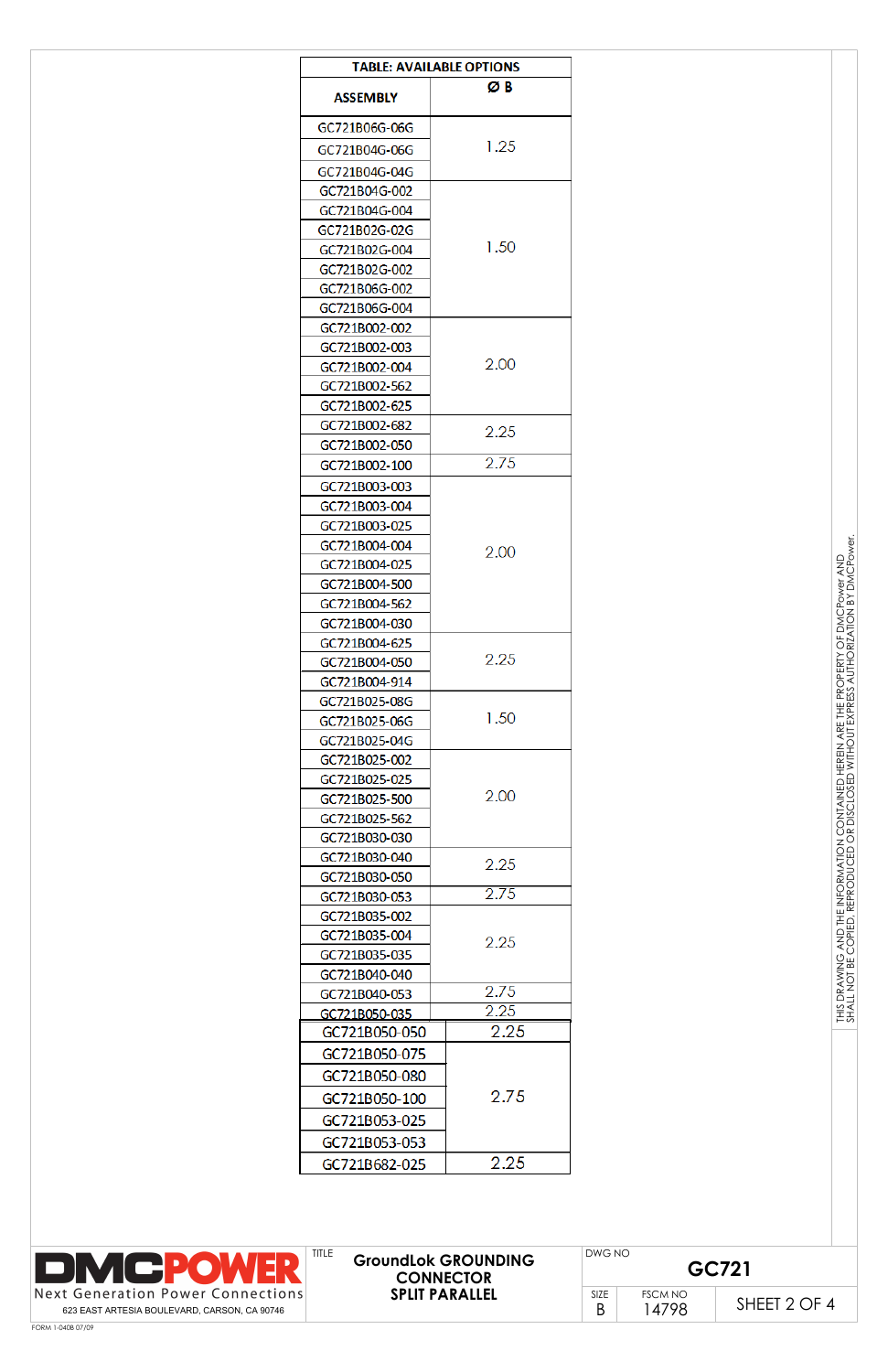| TABLE: AVAILABLE OPTIONS (CONT'D) |                |                 |      |  |  |
|-----------------------------------|----------------|-----------------|------|--|--|
| <b>ASSEMBLY</b>                   | Ø D1           | ØD <sub>2</sub> | т    |  |  |
| GC721B06G-06G                     | 0.187          | 0.187           |      |  |  |
| GC721B04G-06G                     | 0.250          |                 |      |  |  |
| GC721B04G-04G                     |                | 0.250           |      |  |  |
| GC721B04G-002                     | 0.250          | 0.469           |      |  |  |
| GC721B04G-004                     | 0.250          | 0.594           |      |  |  |
| GC721B02G-02G                     | 0.313          | 0.313           |      |  |  |
| GC721B02G-004                     | 0.313          | 0.594           |      |  |  |
| GC721B02G-002                     | 0.313          | 0.469           |      |  |  |
| GC721B06G-002                     | 0.187          | 0.469           | 1.50 |  |  |
| GC721B06G-004                     | 0.187          | 0.594           |      |  |  |
| GC721B002-002                     |                | 0.469           |      |  |  |
| GC721B002-003                     |                | 0.547           |      |  |  |
| GC721B002-004                     |                | 0.594           |      |  |  |
| GC721B002-562                     | 0.469          | 0.703           |      |  |  |
| GC721B002-625                     |                | 0.766           |      |  |  |
| GC721B002-682                     |                | 0.812           |      |  |  |
| GC721B002-050                     |                | 0.891           |      |  |  |
| GC721B002-100                     |                | 1.234           | 1.75 |  |  |
| GC721B003-003                     |                | 0.547           |      |  |  |
| GC721B003-025                     | 0.547          | 0.625           |      |  |  |
| GC721B003-004                     |                | 0.594           |      |  |  |
| GC721B004-004                     |                |                 |      |  |  |
| GC721B004-025                     |                | 0.625           |      |  |  |
| GC721B004-500                     |                | 0.672           |      |  |  |
| GC721B004-562                     | 0.594          | 0.703           |      |  |  |
| GC721B004-030                     |                | 0.703           |      |  |  |
| GC721B004-625                     |                | 0.766           |      |  |  |
| GC721B004-050                     |                | 0.891           |      |  |  |
| GC721B004-914                     |                | 1.047           | 1.50 |  |  |
| GC721B025-08G                     |                | 0.166           |      |  |  |
| GC721B025-06G                     |                | 0.187           |      |  |  |
| GC721B025-04G                     |                | 0.250           |      |  |  |
| GC721B025-002                     | 0.625          | 0.469           |      |  |  |
| GC721B025-025                     |                | 0.625           |      |  |  |
| GC721B025-500                     |                | 0.672           |      |  |  |
| GC721B025-562                     |                | 0.703           |      |  |  |
| GC721B030-030                     | 0.703          |                 |      |  |  |
| GC721B030-040                     | 0.703<br>0.812 |                 |      |  |  |
| GC721B030-050                     | 0.703          | 0.891           |      |  |  |

| <b>DMCPOWER</b>                                                                                   | <b>TITLE</b><br><b>GroundLok GROUNDING</b><br><b>CONNECTOR</b> |             | DWG NO<br>GC721        |              |
|---------------------------------------------------------------------------------------------------|----------------------------------------------------------------|-------------|------------------------|--------------|
| $\vert$ Next Generation Power Connections $\vert$<br>623 EAST ARTESIA BOULEVARD, CARSON, CA 90746 | <b>SPLIT PARALLEL</b>                                          | <b>SIZE</b> | <b>FSCM NO</b><br>4798 | SHEET 3 OF 4 |